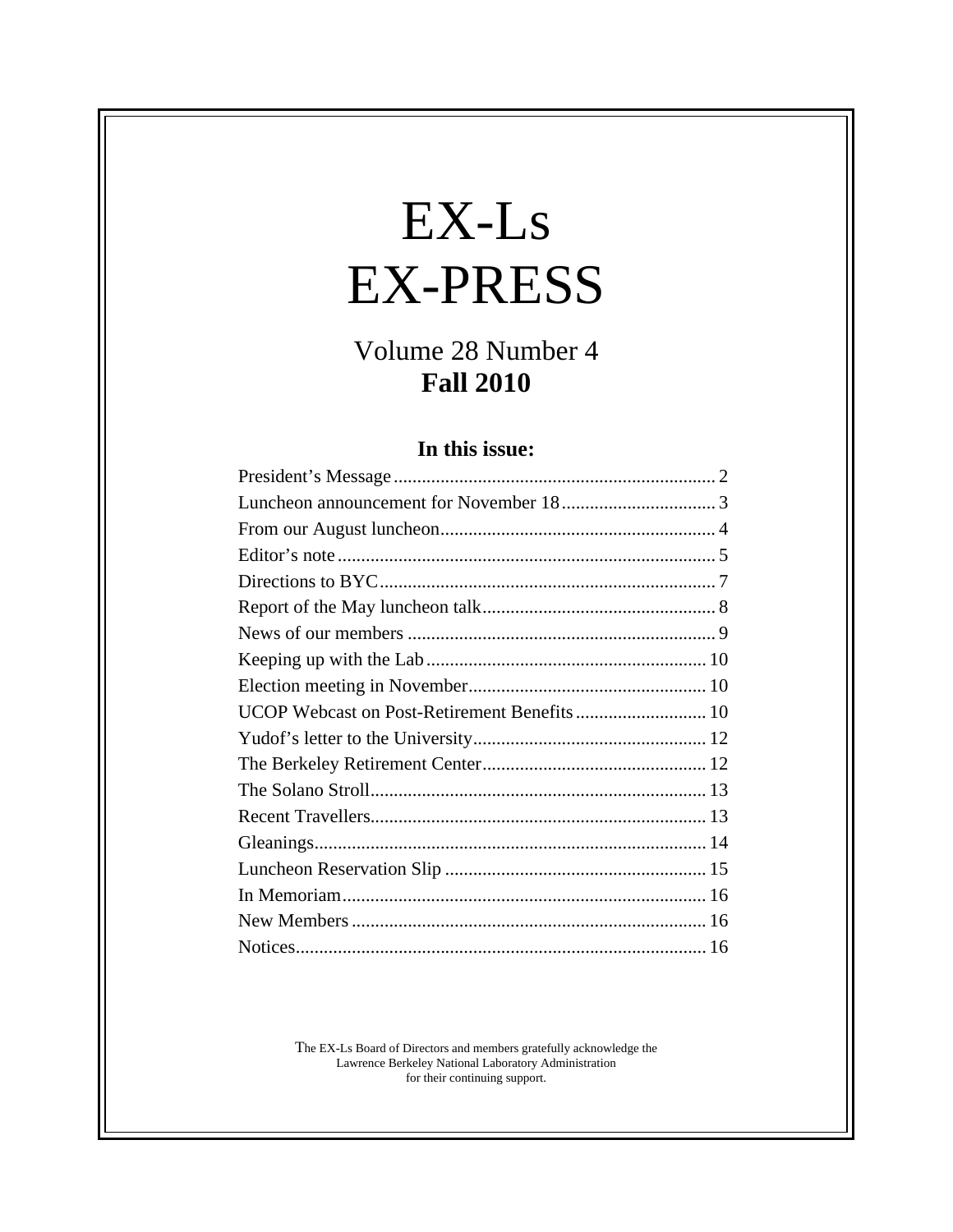Volume 28 #4: Fall 2010 (Published October 2010)

#### **President's Message Rich Sextro**

With this, my last Message as EX-Ls President, I want to look backward and forward to highlight some of the EX-Ls activities over the past year and to call your attention to upcoming events and opportunities. For many of you, our quarterly luncheons have been the main focus of your continuing interest and participation. During the past year, Rollie Otto secured an interesting and well-received set of speakers – with topics ranging from the Next Generation Light Source to the origins of the universe to our own aging. This series will be capped by a presentation from Lab Director Paul Alivisatos at our upcoming November luncheon, where Paul will describe the various new (and current) directions for the lab. At the same time, our tireless activities coordinator, Vicky Jared, has worked to keep our luncheon costs from inflating, yet still ensure that we've had good food to serve as a backdrop for our socializing at lunch. My thanks for their efforts this past year.

Speaking of activities, we had, by all accounts, a very successful cruise on the Bay in July, co sponsored with one of our 'sister' retiree organizations, UCRAB (UC Retirees at Berkeley) and we plan to continue to look for other similar outings. If you have ideas for such activities that we might sponsor (or co-sponsor), I'm sure Vicky would be happy to hear from you. Her e-mail address is listed in the membership directory that accompanies this edition of the newsletter (as are the e-mail addresses for others I mention below).

Our nascent partnership with the lab's Center for Science and Engineering Education has resulted in a few EX-Ls members signing up as presenters for some of the elementary school science education programs. We encourage more of you to provide your experience and expertise to helping with this very worthwhile effort. You can contact CSEE through the lab website. As noted in the last newsletter, the EX-Ls Board has approved a dues increase (to \$15 per year) – the first ever such increase. At our recent meeting, the Board also extended the life membership program – for new memberships (don't forget, the first year is free) or for renewals the life membership is \$150. Speaking of membership, we've had a number of new members this past year, so our current membership is about 285. We hope our efforts at providing interesting luncheon speakers (and good food at a reasonable cost) and other activities and opportunities to otherwise engage you will continue to attract new and renewing members. If you know recent – or even not-so-recent – retirees who haven't joined us (and you think we are a worthwhile bunch of folks), extend an invitation to join. By the way, we are open to all former lab employees, not just 'formal' retirees. [President's message continues on page 6.]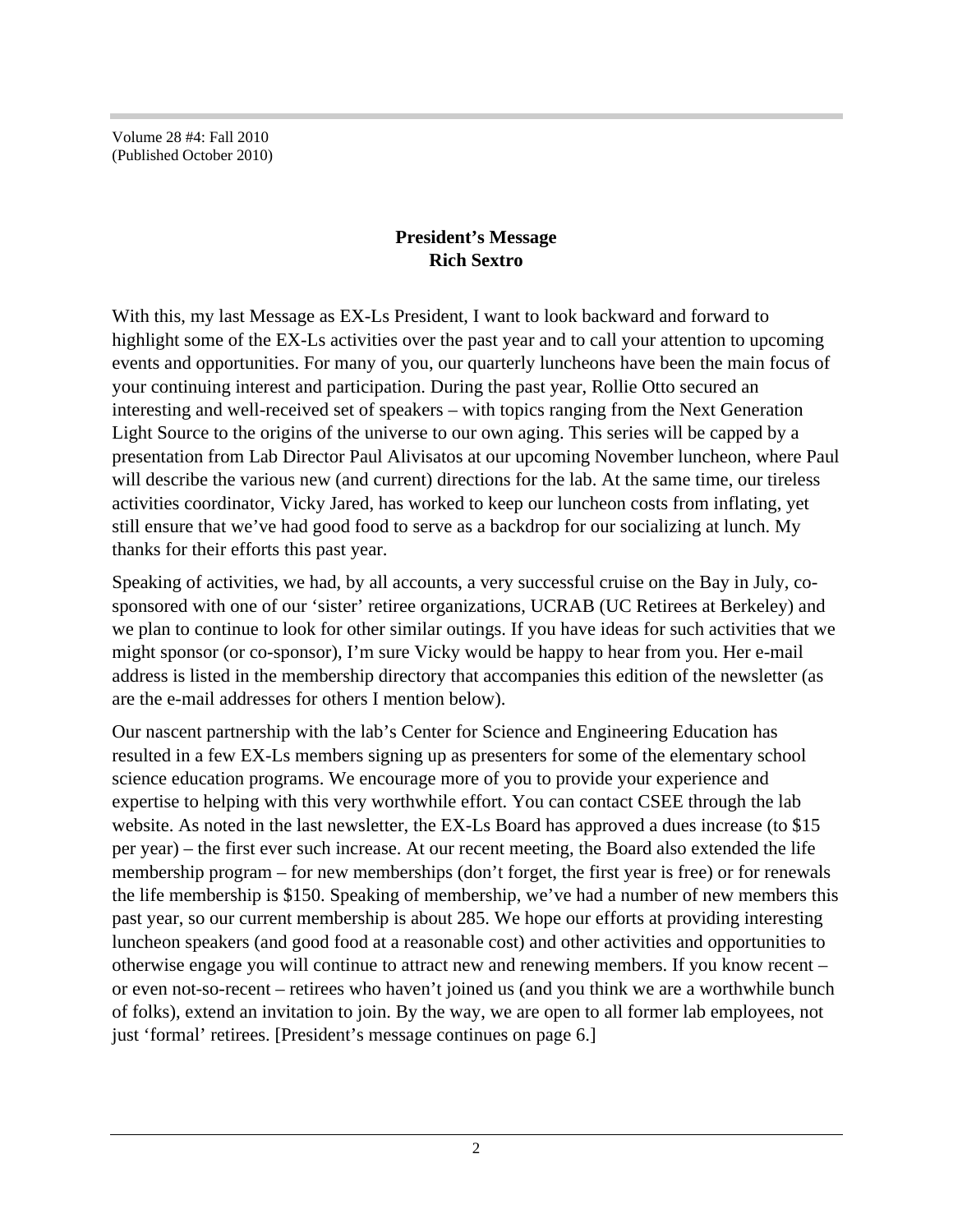

 **2010 Fall Luncheon**

| Date:  | Thursday, November 18, 2010                                                                                                                                             |  |  |
|--------|-------------------------------------------------------------------------------------------------------------------------------------------------------------------------|--|--|
| Where: | $\epsilon$ $\epsilon$ $\epsilon$ $\epsilon$ note: we're at byc this month<br><b>Berkeley Yacht Club</b><br>1 Seawall Drive (at the foot of University Avenue), Berkeley |  |  |
|        | (Directions on page 7. Please save some close-in parking spaces                                                                                                         |  |  |

**for members who have difficulty walking)**

- **Time: No-host Bar: 11:30 AM Lunch Served: 12:00 PM**
- **Speaker: Paul Alivisatos, Director, LBNL**
- **Subject: Dr. Alivisatos will talk about how the Laboratory has been a world leader to develop methods of converting solar energy into renewable transportation fuel. As director of the Helios Solar Energy Research Center, Dr. Alivisatos has overseen transformational research into artificial photosynthesis and nano-based photovoltaic technology.**
- **Menu: Buffet (w/ salad served at the table)**
- **Cost: \$25 per person (PREPAID)**
- **Reservations: Please make checks payable to EX-Ls. Send to Vicky Jared 4849 John Muir Road Martinez, CA 94553**

**For regular mail, the reservation slip is on page 15. You may also reserve via e-mail to jaredrv01@aol.com, or telephone at 925-228-2145.**

**It is imperative that Vicky receive your reservations by November 15, 2010.**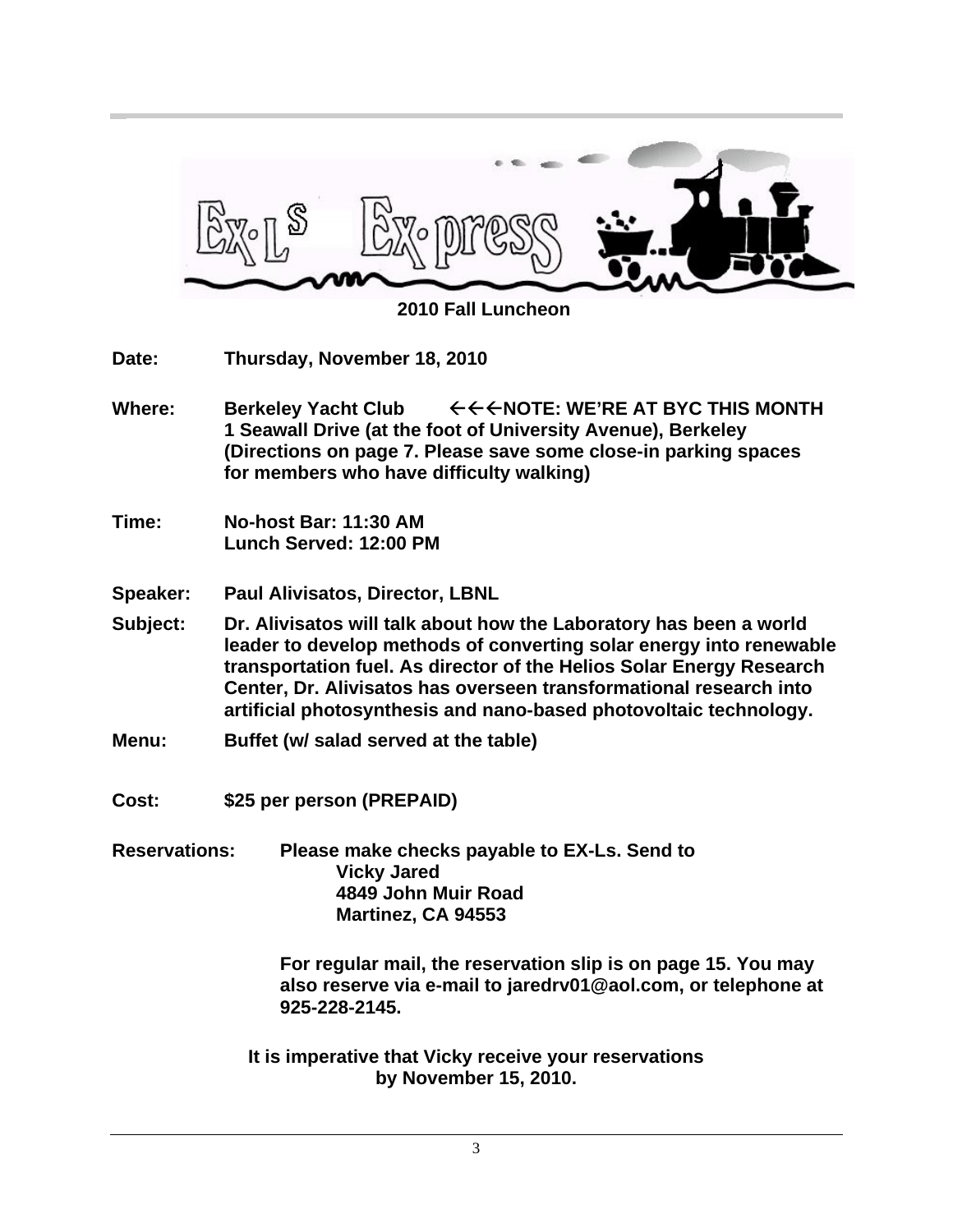#### **From our August Lunch**

*Reported by Rollie Otto:* Judy Campisi spoke on "Aging and cancer: Rival demons". Judith Campisi received a PhD in Biochemistry from the State University of New York at Stony Brook, and postdoctoral training in cell cycle regulation and cancer at the Dana-Farber Cancer Institute and Harvard Medical School. As an Assistant Professor at the Boston University Medical School, she became interested the control of cellular senescence and its role in tumor suppression and aging. She left Boston University as an Associate Professor to accept a Senior Scientist position at the Lawrence Berkeley National Laboratory in 1991. In 2002, she established a second laboratory at the Buck Institute for Age Research, where she is a Professor. At both institutions, she established a broad program to understand various aspects of aging, with an emphasis on the interface between cancer and aging. The Campisi laboratory has made several pioneering discoveries in these areas, and her research continues to challenge and alter existing paradigms. In recognition of the quality of her research and leadership in the field, she has received numerous awards, including two MERIT awards from the US National Institute on Aging, and awards from the AlliedSignal Corporation, Gerontological Society of America, American Federation for Aging Research, and, most recently, the Ipsen foundation. She currently serves on numerous national and international editorial and advisory boards.

Judy began her talk by showing that the human population distribution by age is changing rather dramatically. The good news is that we are living longer; the bad news is that we can't afford the medical costs associated with living longer. She posed the questions: Why are we living longer and why will it drain our resources? The short answer is that biomedical science and technology is becoming very good at treating individual diseases, but it's poor at addressing the basic aging process. By asking *what is the basic aging process* she set the stage for looking at cancer as unique among age-related diseases. There is a common biology for all organisms that links agerelated diseases and aging, with the incidence of disease remaining low for some time in young adults and then rising rapidly with age. While most age-related diseases are associated with degenerative cell function, cancer is not degenerative; rather cancer cells gain new aberrant functions.

Judy then led us through a short explanation of why and how cells become cancerous. Reminding us of the work of Mina Bissell and the role of the extracellular matrix, Judy showed cancerous human breast cells that had been reverted to normal function even though they retained malignant phenotypes. So both mutations and degraded tissue environment contribute to the onset of cancer. The realization that both processes are working throughout our lives and that young adults have low cancer incidence rates led her to hypothesize that a tumor suppression mechanism is at work at young ages. Following some indirect evidence she focused on the natural mechanisms that lead to cellular senescence and apoptosis, the first of which leads to turning off the cell's ability to reproduce, and the second causing the cell to be broken down and eliminated. The focus then turned to senescence, because it can alter the tissue environment. Judy introduced her group's research on SASP (the senescence-associated secretory phenotype: proteins with biological activity that are secreted by senescent cells) found in senescent cells that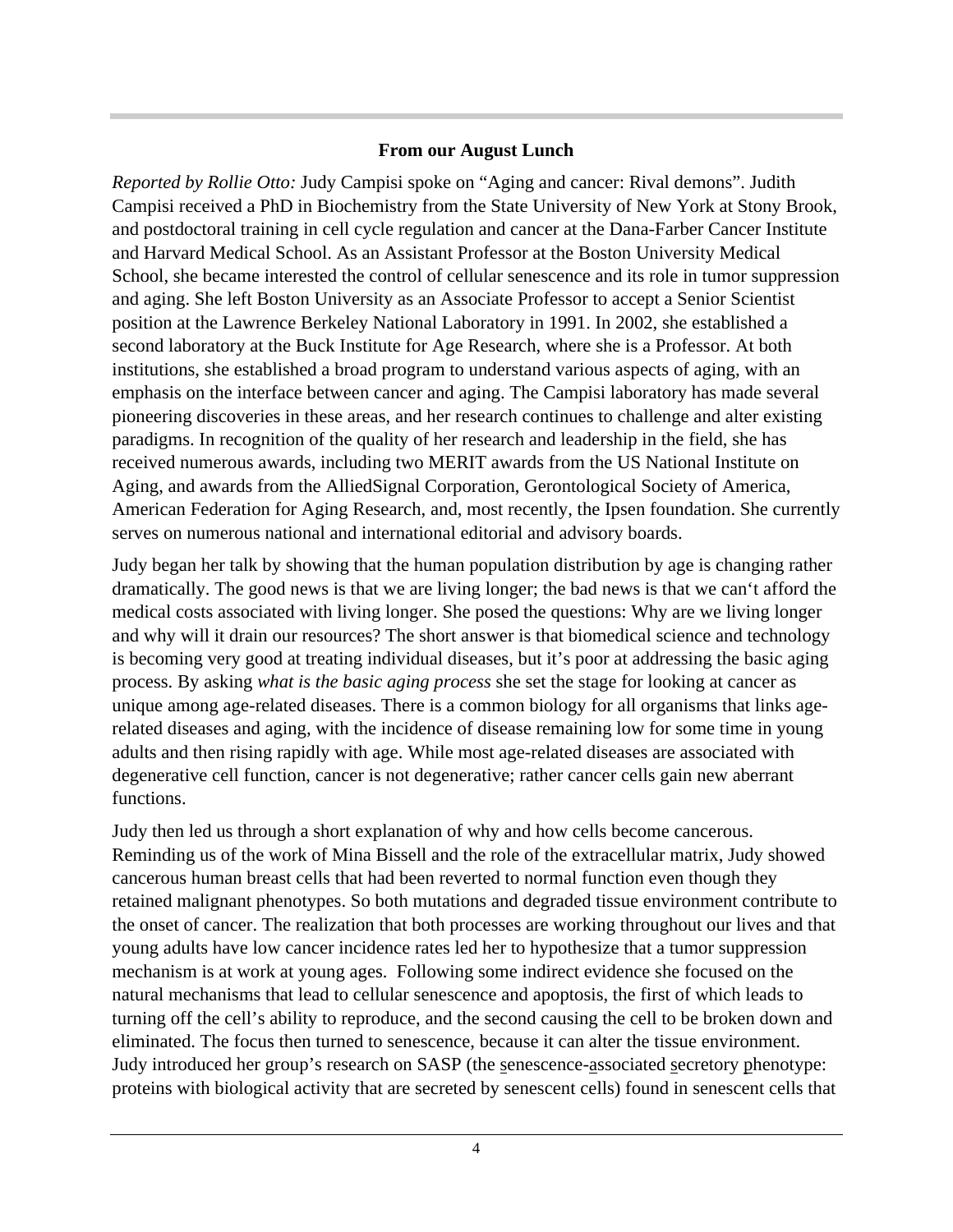can both disrupt and help repair surrounding tissue. This led to a careful look at the molecular processes associated with the immune system and its role in destroying senescent cells. Again it was interesting that inflammation from the immune response was implicated as harmful to the repair of tissue and keeping senescent cells in check. In this way inflammation contributes to an increased risk of these cells leading to cancer.

The group's research is focusing on strategies to suppress the senescent secretory phenotype without reversing the growth arrest and strategies to eliminate senescent cells (harness the immune system). They have had some success in extending the natural life time of organisms such as worms and mice.

Judy walked us through this highly interesting but incredibly complex topic that required the mastery of many fields of biology. The fact that researchers can make progress studying aging and begin to understand the processes at the molecular level that lead to aging is amazing testimony to  $20<sup>th</sup>$  century science and technology and the promise of  $21<sup>st</sup>$  century discoveries.

*Luncheon Attendees:*

*Note: This list includes those members of UCRAB who joined us as well as the EX-Ls; UCRABs are asterisked* 

Maxine Adams Gladys Perez-Mendez & Janine Augst\* **Example 3** Patsy Harvey\* The Search Search Search Search Search Search Search Search Search Search Search Search Search Search Search Search Search Search Search Search Search Search Search Search Search Sea Bob Avery **Example 3** Harry & Kate Heckman **Fred Perry** Dick Baker **South America Server Server Server Server Server Server Server Server Server Server Server Server Server Server Server Server Server Server Server Server Server Server Server Server Server Server Server Server** Edwin Baker\* **Exercis** Patricia Hom (UCBRC) Esther & Ron Schroeder William Baker George & Irene Shalimoff Winnie Baker Vicky & Richard Jared Tom & Marcia Beales Edward & Mildred Bennett Joseph Klems Gene & Myrna Binnall Matt Kotowski Ann Marie Bonnel\* Natalia & Andre Kusubov Frank & Marie-Agnes Fadhilla Bradley\* Glen & Jean Lambertson Stephens Joyce Burks\* Bud Larsh Dave & Sally Stevens Crista Chow\* & guest Jean Willard Lawrence Greg Stover Patrick Cullinane **Bob Miller Carol Taliaferro** Carol Taliaferro Per & Eleanor Dahl Nancy & Vic Montoya Jack Tanabe Andy DuBois Mack & Ann Morgan Clyde Taylor Ben & Mary Feinberg Marty Morimoto & guest William Turner Trudy Forte **South Example 3** Jeanne Miller **State Allah Zalkin** Marilyn Fulrath<sup>\*</sup> & guest Bob Mortiboy William Gilbert Sam Chapman (guest) Don & Becky Grether Steve Ow-Ling\* Connie & Ed Grondona

Han Doug McWilliams Suzanne Stroh Karen Euston Rolf Muller Susan Brady (guest) Patsy Harvey\* The Supersection of the Supersection of the Supersection of the Supersection of the Supersection of the Supersection of the Supersection of the Supersection of the Supersection of the Supersection of the Supe Harry & Kate Heckman Ingeborg Henle Patricia Hom (UCBRC) Susie Huang\* George & Irene Shalimoff Hilma Johnsen Joseph Klems Robbie & Mary Smits Natalia & Andre Kusubov Frank & Marie-Agnes Glen & Jean Lambertson Stephens Bud Larsh Dave & Sally Stevens Willard Lawrence Greg Stover Doug McWilliams Bob Miller Carol Taliaferro Nancy & Vic Montoya **Example 3** Jack Tanabe Mack & Ann Morgan Clyde Taylor Marty Morimoto & guest William Turner Bob Mortiboy **Bob Mortion** Judy Campisi (speaker) Rolf Muller Susan Brady (guest) Rollie Otto Sam Chapman (guest) Steve Ow-Ling\* The Armando Viramontes Beresford Parlett\* (guest)

Jim Haley Gladys Perez-Mendez & Karen Springsteen Jeanne Miller guest Dick Koch Fred Perry Patti Powers-Risius Esther & Ron Schroeder Brenda Shank Starr Shulman Karen Springsteen Frank & Marie-Agnes Stephens and the state of the state of the state of the state of the state of the state of the state of the state of the state of the state of the state of the state of the state of the state of the state of the state of t Dave & Sally Stevens Greg Stover Suzanne Stroh Carol Taliaferro Jack Tanabe Clyde Taylor William Turner Allan Zalkin Judy Campisi (speaker) Armando Viramontes (guest)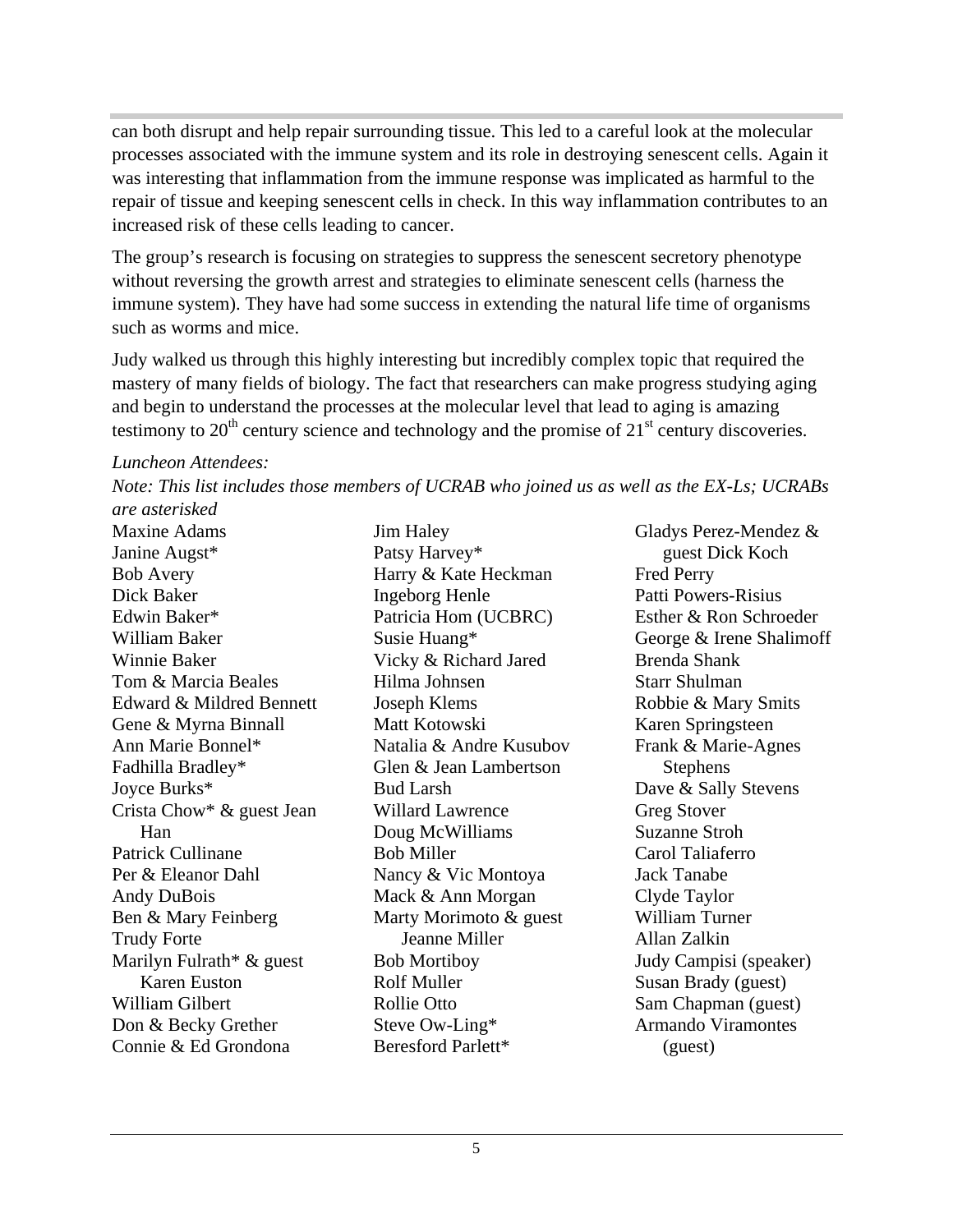#### **Editor's Note**

The delayed report of the talk at the May luncheon may be found on page 8 of this issue. The July Board meeting will be in 54-130B (see the calendar on the back cover). Louise Vogelsberg has graciously responded to my call for a successor as newsletter editor, and she and I will be working out the details of the transition. In the meantime, if you have comments on the newsletter in general, or suggestions for articles, you can continue to contact me at david\_stevens@comcast.net, at 1107 Amador Ave, Berkeley 94707, or 510-524-2904; I'll see that they are forwarded on to her. // dfs

#### **President's Message (continued)**

Don Grether and I currently serve as EX-Ls representatives on the UC Berkeley Retirement Center Policy Board. As the newest kid on the block, I'm still learning who's who and what's what, but my experience thus far has reinforced my sense that the UCBRC plays an important function for both retirees (of all stripes, including all lab retirees) and for those planning retirement. For example, the UCBRC sponsors a planning for retirement series (this is for current UC or LBNL staff) every semester, so if you have colleagues or acquaintances at the Lab contemplating retirement tell them about UCBRC and this program (or better still, folks for whom retirement is still a ways off – it never hurts to start thinking and acting on some of this way ahead of time – even more important given the current post-employment climate). Those interested can e-mail projects@berkeley.edu and they will be put on a notification list for the next offering of the course. The EX-Ls, as one of the constituent organizations, provides important support and input to the UCBRC via the aforementioned Policy Board.

There are three other recent EX-Ls Board actions that I want to mention. First, we have made arrangements with the UC Archives at the Bancroft Library to archive EX-Ls materials. If any of you have a treasure trove of EX-Ls history occupying space in your attic and you'd like to find a happy home for it, give me a call and we'll add any unique contributions (i.e., items not already in place) to the archives. Second, we have begun to investigate reinstating the Lab Director's reception for retirees. This event used to be held annually (as far as we can tell) for the current crop of retirees, but we can find no record of this event post the formation of the EX-Ls back in 1982. If any of you have any records from or recollection of these events, we'd like to hear about them. You can contact either Rollie Otto or me. Finally, the Board has decided to investigate the design and feasibility of an LBNL retiree survey. Similar surveys have been conducted on campus – primarily amongst the emeriti – and within the Nuclear Science Division at the Lab. We are investigating how to go about this for the Lab retiree population – especially with an eye on capturing activities, etc. of Lab retirees that aren't strictly "academic". Janis Dairiki is leading our effort on this and would be happy to hear from anyone who has ideas- or might be willing to help out. The contract of the contract of the contract of the contract of the contract of the contract of the contract of the contract of the contract of the contract of the contract of the contract of the contract of the

Finally, this issue also marks another transition – the changing of the editorial guard for the *EX- Ls Ex-Press*. Dave Stevens has been the able and creative editor of this newsletter for eight years. He has also provided us, by his presence on the board, his insights, opinions, and sometimes unique takes on whatever matter was at hand. For these not inconsiderable contributions, the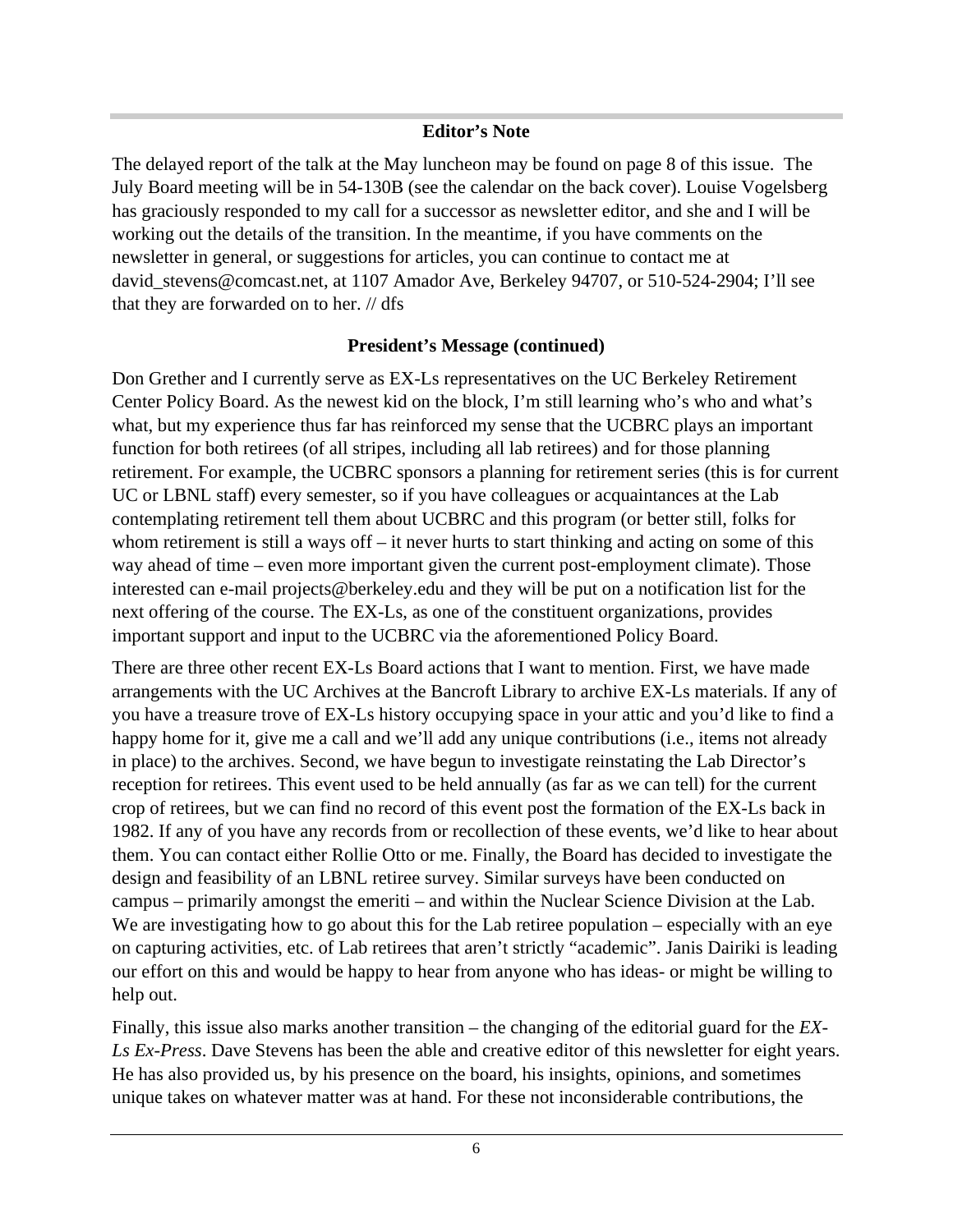board and the EX-Ls at large are in his debt and we look forward to his continued presence and contributions on the board and, presumably, to the newsletter. We also welcome to the editorship – and to the board – Louise Vogelsberg, who has editorial experience of her own. The transition between Dave and Louise will likely occur over the next few issues and we look forward to Louise' work on the newsletter (and her imprint on it) as well as her contributions to the board.

My year as President seems to have ended almost as soon as it started. I have no idea where the year went, but I want to thank my board colleagues for their support, their wisdom and enthusiasm for the EX-Ls organization. They get all the credit.

# **Directions to BYC**

Once in Berkeley, take University Avenue over the freeway so that you are going west towards the bay. Continue straight and pass the Seabreeze Market on the left. Proceed to the Marina entrance, where University Avenue makes a slight turn to the left and then straightens again. Do not make a right turn until you are at the Municipal Fishing Pier and the Chinese Dog Warrior sculpture, at the extreme west end of University Avenue.

Turn right at the sculpture and go north (past Skates restaurant) to the end of the road, where you will see the BYC clubhouse and parking lot entrance. Parking is free but the lot sometimes fills for large events. There is considerable overflow parking capacity in other adjacent lots. Car break-ins are sometimes a problem, so do not leave valuable items anywhere in the car.

Bus service: The #51B (Berkeley Marina) bus runs from the Rockridge BART station, via the Berkeley BART station, to the marina. The fare is \$2 (\$1 for youngsters under 17 or over 65).

#### **Report of the talk at the May luncheon Rollie Otto**

In May, Michael Barnett spoke to us on *The ATLAS experiment at the Large Hadron Collider:* 

*Mapping the secrets of the universe*. Michael Barnett has been Head of the international Particle Data Group in the lab's Physics Division for the past 20 years (as a Senior Physicist). He is a theoretical physicist but also a member of the ATLAS Experiment at the Large Hadron Collider at CERN. In that experiment, he serves as the Education and Outreach Coordinator. He has co-founded two highly successful national science education programs, QuarkNet and the Contemporary Physics Education Project.

In the past, he chaired the California Section of the American Physical Society, was VP of the No. Calif. American Assoc. of Physics Teachers, and was Chair of the US-LHC Users Organization. He is a Fellow of the American Physical Society.

The ATLAS Detector is located at the CERN Lab in Geneva Switzerland, 100 meters underground and in the 27 Km ring of the Large Hadron Collider (LHC). The hit movie *Angels*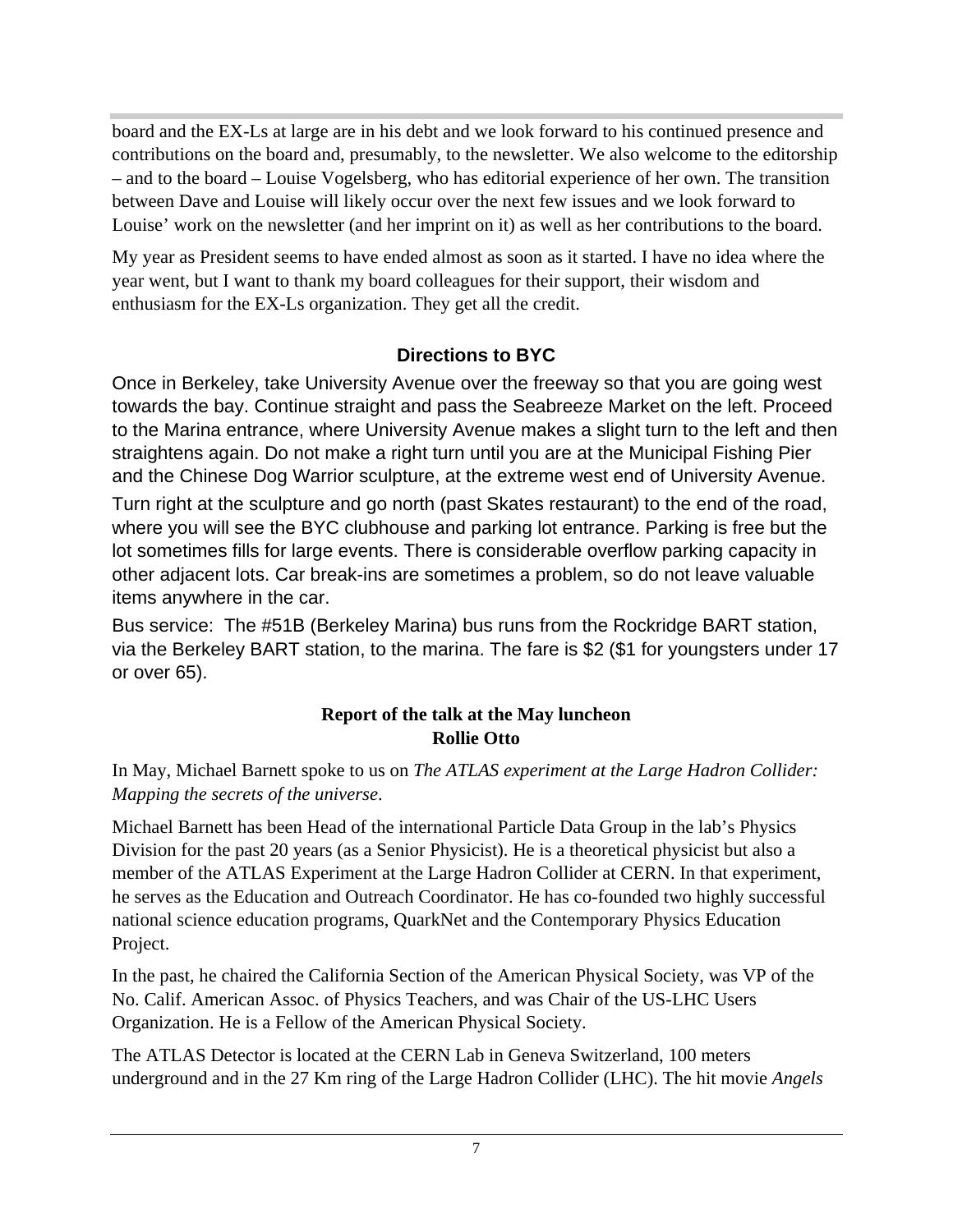*and Demons*, starring Tom Hanks featured the LHC and ATLAS. The New York Time and CNN has done major features ATLAS as big science takes on big questions.

Michael introduced the science of ATLAS with just one word: WHY? With his experience as a scientist and educator he introduced the big questions in fundamental particle physics with clarity and humor for all. So why ATLAS? LHC has the highest-energy central collider particles (protons) in the world. Using the ATLAS detector the international scientific community seeks answers to the following fundamental questions: What is *dark matter*? Are there extra dimension of space and microscopic black holes? Is there evidence to support string theory? Is there evidence for the Higgs Boson (the origin of mass)? What happened to the antimatter formed in the Big Bang? In the process scientists hope to learn more about the fundamental forces that shaped the universe and will determine its fate.

LHC and Atlas provide the password to the secrets of the universe. Some amazing things about LHC include protons traveling at 99.9999991% the speed of light. The vacuum in the LHC ring is equal to the vacuum in interstellar space. (There is 10 times more atmosphere on the moon.) Protons colliding in the ATLAS detectors create temperatures that existed when the universe was just one billionth of second old. The ATLAS detector itself weighs as much as 100 747 Jets, is half the size of the Notre Dame Cathedral and has 76 miles of superconducting wire.

Michael then proceeded to hold us entranced with images of black holes, antimatter annihilations, extra dimensions of space, string theory and something called *super symmetry*, a strange idea in which fundamental particles and forces have partners in another dimension.

When we think about what we learned in school about atoms with their protons and electrons as the smallest particles and had our "fun" with Euclidian geometry in comparison with the reality we face today through scientific investigations, much of which is a legacy from Ernest Lawrence, we stand in awe of human ingenuity and curiosity as the story unfolds.

For those of you who want to introduce your grandchildren to this world early on or want a true conversation piece for your coffee table Michael as provided the following information

The amazing ATLAS pop-up book: *Voyage to the Heart of Matter: The ATLAS Experiment at CERN* sold out its first printing. The second (improved) printing will be available in mid October and can be pre-ordered from Amazon at: <http://www.amazon.com/Voyage-Heart-Matter-> [ATLASExperiment/dp/1906506124/ref=sr\\_1-4?ie=UTF8&s=books&qid=1283191237&sr=8-4](ATLASExperiment/dp/1906506124/ref=sr_1-4?ie=UTF8&s=books&qid=1283191237&sr=8-4) For a really cool review, see:

<http://coolsciencebooks.blogspot.com/2010/05/voyage-to-heart-of-matter.html>

### **News of our members**

**Per Dahl** began chemo-therapy on October 8, and is doing well.

EX-Ls past president **Bob Birge** died on August 16. There is to be a memorial service Sunday, November 21, at 3:00 PM at the UC Faculty Club. A full obituary is available at <http://www.lbl.gov/publicinfo/newscenter/tabl/2010/august/08-31-10/jump.html>.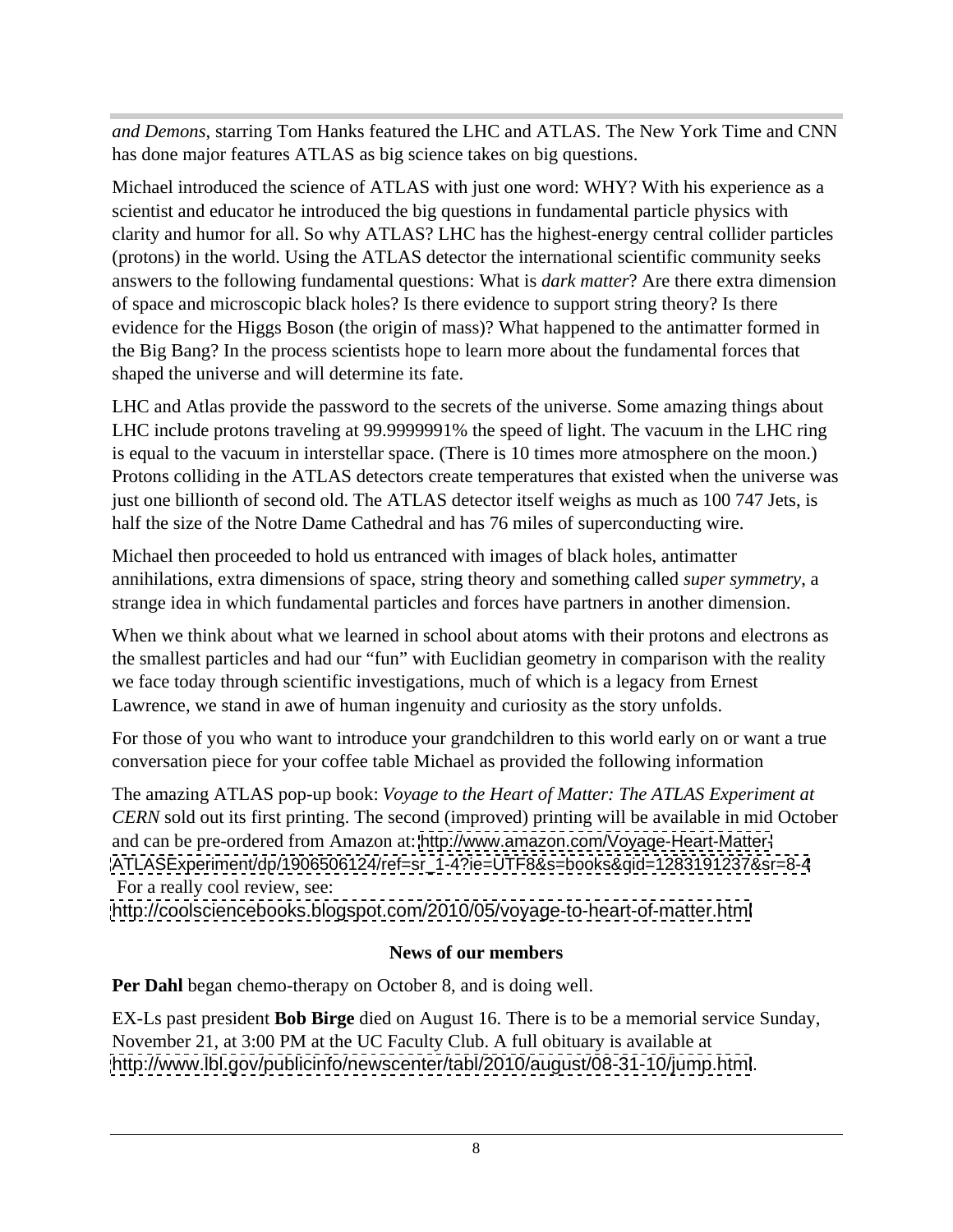Apologies to **Darlene de Manincor**; I spelled her name incorrectly in the welcoming message in the July newsletter.

#### **Keeping Up with the Lab (Snippets gleaned from FriendsofBerkeleyLab.lbl.gov, plus** *News Center* **and** *Today at Berkeley Lab* **at [www.lbl.gov](http://www.lbl.gov))**

**Moving up the food chain**: Laboratory wildlife is once more in the news: this time for mountain lions instead of turkeys. There have been several sightings, including a female and two cubs, plus some carcasses that suggest that they are not starving. The hope is that they can be humanely relocated to a range where there is less likelihood of inadvertent interactions with humans.

The Lab's **second-ever open house** on October 2 was by all reports a great success, with a large proportion of the visitors being young folk. An excellent photo of the carbon nanotuballoon can be found on-line at <http://www.flickr.com/photos/acornsarebitter/5072664287/in/set-> 72157625128601076/. (The Official photos are at<http://www.flickr.com/photos/berkeleylab/>)

**Art at the Lab**: Artist Kate Nichols longed to paint with the iridescent colors of the Morpho butterfly, but no such pigments existed. So she became the first artist-in-residence at Berkeley Lab, working to synthesize nanoparticles to create the "structural colors" of the butterfly wings and incorporate them into her artwork.

# **Election Meeting at the November Luncheon**

You are reminded that EX-Ls holds its election meeting each year at the November luncheon. Second VP Joe Jaklevic will present the following slate of candidates:

President: Rollie Otto First VP: Joe Jaklevic Second VP: Trudy Forte **Executive Second VP:** Trudy Forte **Executive Second VP:** Trudy Forte **Executive Second** VP: Trudy Forte **Executive Second** VP: Trudy Forte **Executive Second** VP: Trudy Forte **Executive Second** VP: T Secretary: Karen Springsteen Treasurer/Membership Coordinator: Suzanne Stroh Activities Coordinator: Vicky Jared

In accordance with our by-laws, the President will present this slate for approval at the meeting. If the slate is approved by a majority of those attending the meeting, the slate as proposed is accepted. If the slate fails to gain a majority of the votes, separate votes will be taken for each position. At this time, nominations from the floor will be accepted to compete with the Board's nominee, under the condition that the nomination be endorsed by at least one-fifth of the members present.

#### **From the UCOP Webcast on the future of post-retirement benefits, Sept 24, 2010 D F Stevens**

The format of the webcast was a panel discussion, moderated by Penny Herbert, staff advisor designate to the Regents. The panelists were Nathan Bostrom, Executive VP of Business Administration; Dwaine Duckett, VP for Human Resources; Larry Pitts, Provost and Executive VP for Academic Affairs; and Robert Anderson, Vice-Chairman of the Academic Senate.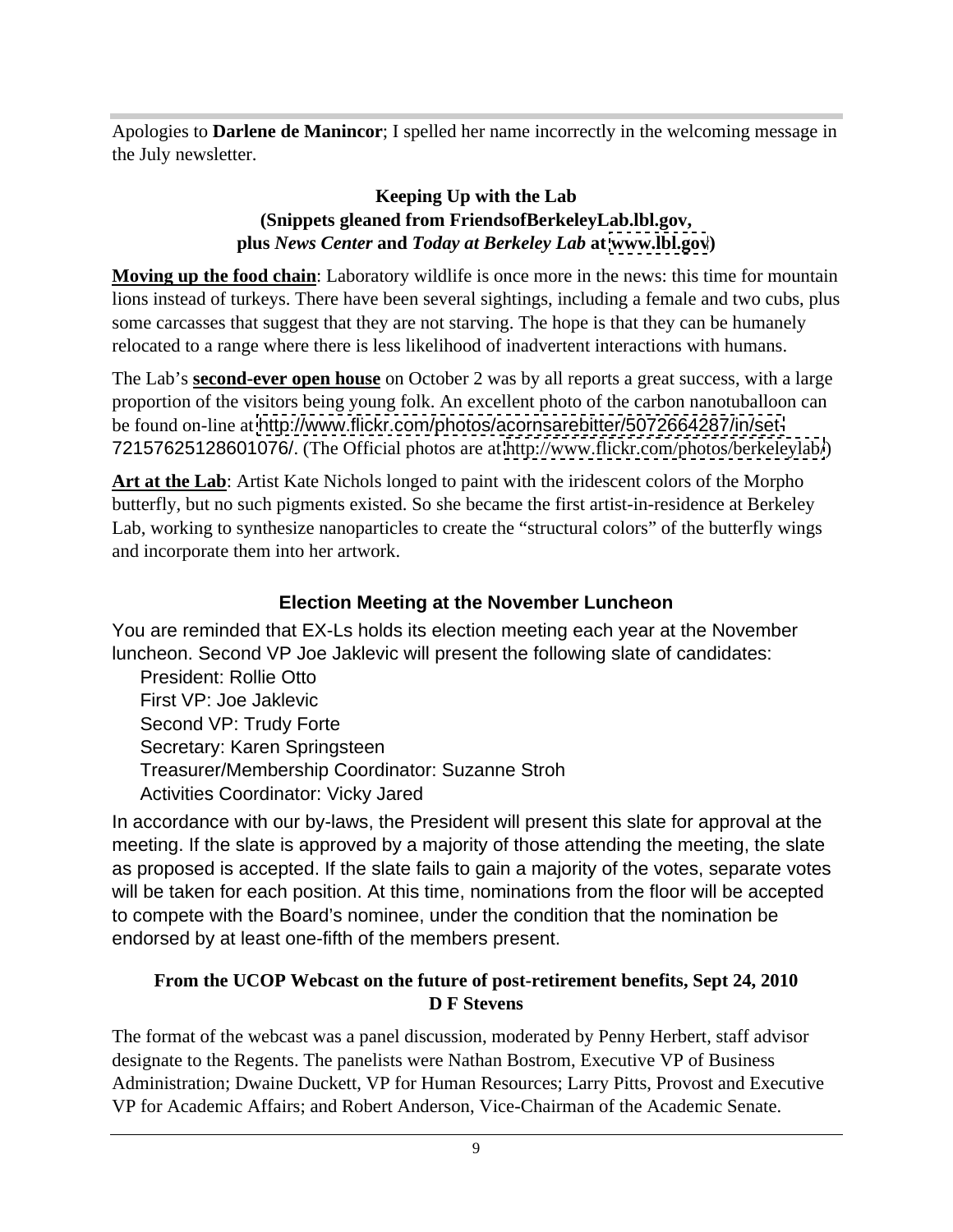Opening statements took about 15 minutes, and the rest of the time (approximately an hour and a quarter) was devoted to responding to questions and comments from the audience, which ranged from about 2400 to about 4100, most of them on-line. A video and transcript are available at universityofcalifornia.edu/sites/ucrpfuture, so I will not attempt here to provide "minutes of the meeting", but rather a summary of what I consider to be the main points of interest to the EX-Ls. (Note that if you wish to watch the tape or read the transcript, you should first click on the yellow link for September 28 when you access the site, and then, after reaching the September 28 site, click on the appropriate phrase highlighted in blue.)

The main points to which the panelists kept returning, both in their opening statements and in their responses to the audience were:

- the pension program is seriously underfunded
- health care costs are growing faster than the University can keep up
- the University is committed to a defined *benefit* plan rather than defined contribution
- pension benefits won't change for those already in the system or retired
- UC contributions to health insurance (for all, including retirees) will decline over a several year period from the current ~90% level to ~70%
- UC and employee contributions to the pension program have resumed and will be gradually increased to an actuarially sound level

Most of the discussion – and questions – centered on the retirement pension program, with health insurance (for all) and compensation (for active employees) being touched on only occasionally. The main point is that for new employees (beginning in 2013) both vesting and attainment of the maximum multiplier will happen later than under the current plan. Three plans are under consideration, with varying levels of contribution/benefit and integration with social security. There will be more campus discussion meetings before President Yudof presents his recommendations to the Regents at the regular November meeting. The Regents are expected to approve a final plan at a single-agenda meeting in December. It was noted that this initial step won't include represented employees because the University is required to conduct separate collective bargaining sessions with each union involved, but it will form the basis for the University's position at the bargaining table.

In an attempt to reduce the cost of health insurance, the University is considering the development of a *custom network* option that would be less expensive than the current options. It is possible that this will be available in 2011. It was acknowledged that this might require some people to change doctors.

There were several pointed questions to the effect of *How did we get so far behind? Why didn't you/we resume contributions earlier?* With respect to the first, there was no very clear answer, but the tenor was that the economic decline was more abrupt, deeper, and longer than anticipated. With respect to the second, it was noted that neither the State nor the unions were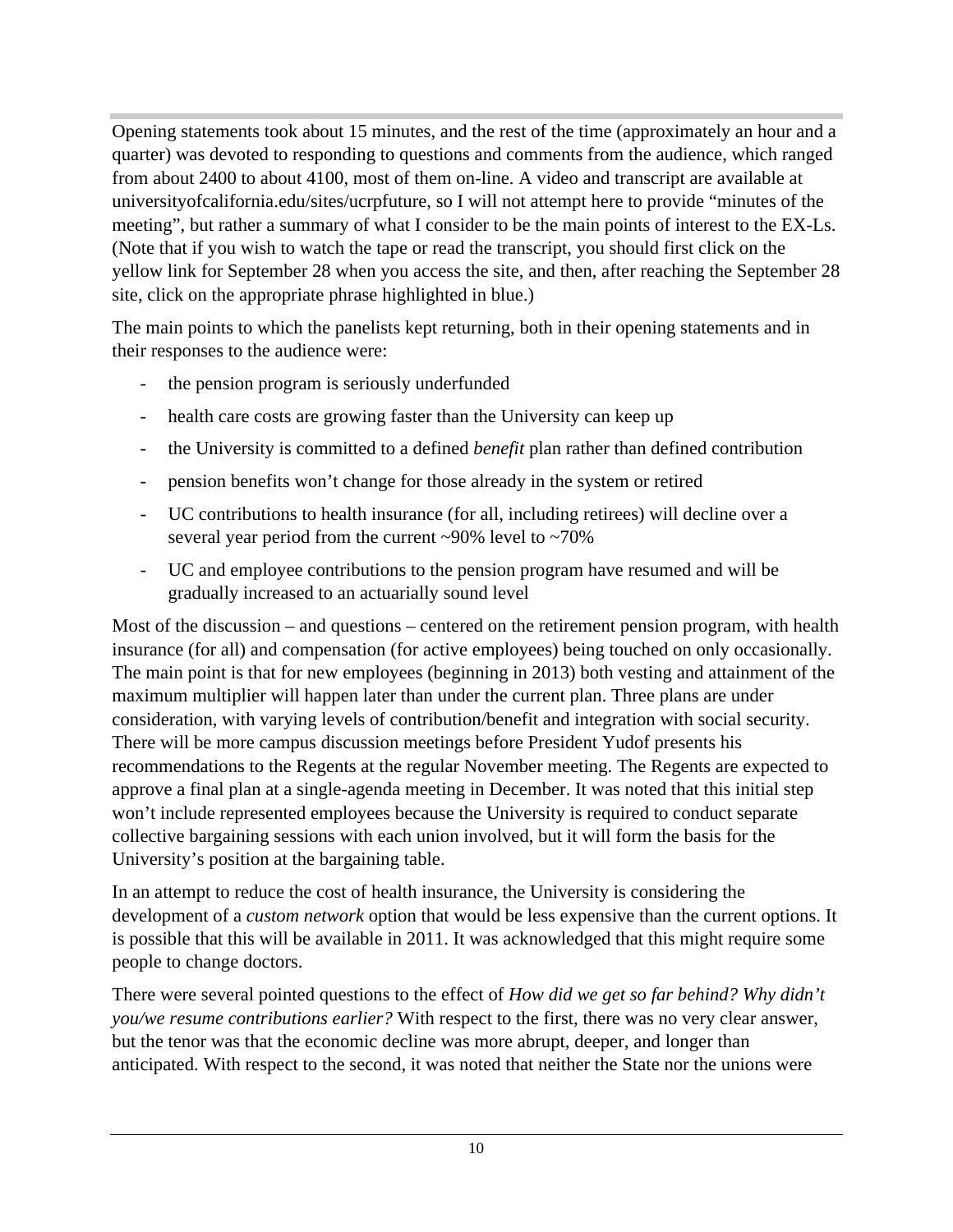willing to go along with a resumption of contributions, the implication being that the University was unwilling to go it alone.

One question touched on a subject of fairly obvious interest to many EX-Ls: *If we leave University employment and return later, what plan will we be under?* It was acknowledged that that problem had not been explicitly addressed, but was (now) recognized as a problem that needed to be solved. The belief was that if re-employment took place in or after 2013, it would be subject to the new plan, but that the employee could maybe keep some or all existing benefits accrued under the current plan, depending upon the level of vestiture. (This could obviously get rather complicated for someone who left the U after initial vesting but before achieving the maximum multiplier.) It was stated that there would eventually be a formal response on the website. [But as this is being written, it has not yet arrived, nor was it addressed in President Yudof's letter to the university community about his recommendations to the Regents (see below).]

## **The Yudof Letter D. F. Stevens**

On October 26, President Yudof addressed a letter to the entire university community outlining the recommendations he intends to present to the Regents in November. That letter, along with more commentary than you probably care to read, is available through the website noted in the first paragraph of the preceding note; see the first of the entries for October 26. One of the recommendations that inspired the most incendiary comments is "I [Yudof] will also recommend that we no longer subsidize survivor benefits…." What seems to have been missed by those commenting is that Yudof goes on to state that "This recommendation does not affect pension benefits for current employees…only future employees." Unfortunately, from my point of view, Mr. Yudof does not explicitly include current *retirees* in his disclaimer, but the last phrase would seem to do so. Of more direct concern to EX-Ls is the recommendation that UC reduce its contribution to retiree health premiums (for both current and future retirees) over time by 3% per year, beginning in 2011, from the current level of about 89% (averaged over all plans) to a floor of 70%.

#### **From the Berkeley Retirement Center Patrick Cullinane thecenter.berkeley.edu – 510-642-5461**

OLLI: The publication schedule of the EX-Press does not mesh well with the advance information that is available from Osher Lifelong Learning Institute at Berkeley. If you wish to keep aware of their offerings, you should ensure that you are on their mail or e-mail distribution list so that you receive program information directly from OLLI in a timely fashion. You can check them out at [www.olli.berkeley.edu](http://www.olli.berkeley.edu).

Learning in Retirement: Why so many creatures and why does it matter?, a new series on biodiversity, will be held on four Tuesdays in November and December, beginning November 16. For more information and to register, contact the Center.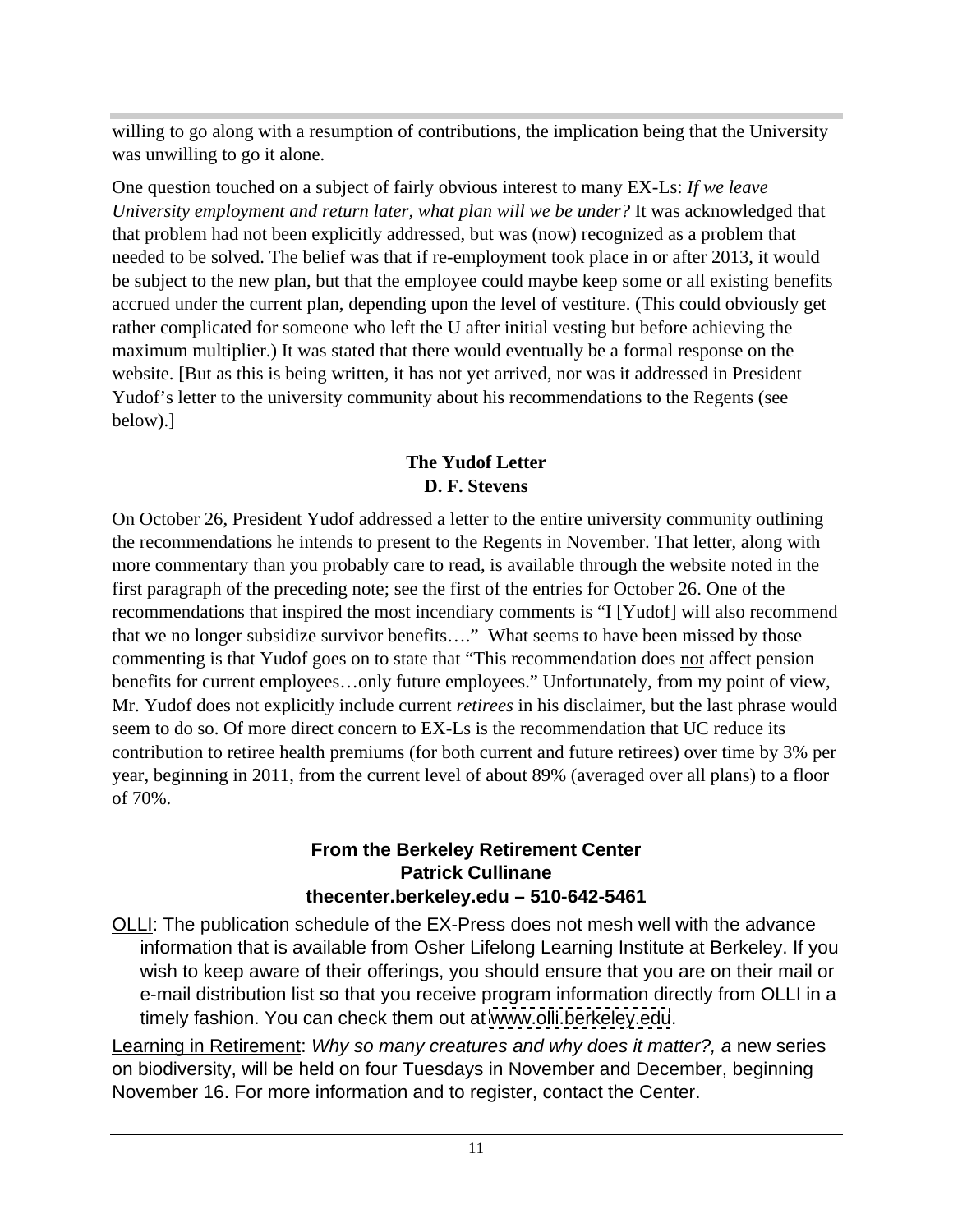Coming of Age: Temple University has developed a program support a productive and equitable aging society, called Coming of Age. There is now a version of this program sponsored by the counties of Alameda and San Francisco. You might wish to check out their website (comingofage.org/bayarea).

#### **EX-Ls Joins Berkeley Lab at the Solano Stroll Vicky Jared**

The EX-Ls responded to a request from the Laboratory's Public Affairs Office for volunteers to join their outgoing and charismatic staff in the Lab's booth at the annual Solano Stroll held on September 12, 2010 in Berkeley. The Solano Stroll is an annual Berkeley/Albany joint affair that features a parade down Solano Avenue, exotic food, live entertainment and informational booths staffed by local businesses and organizations. Besides the Lab staff (under the direction of Armando Viramontes), Rich Sextro, Jeanne Miller, and Vicky Jared volunteered to answer questions and hand out literature for two-hour intervals during the Stroll. The Stroll is a unique opportunity to engage the local community and share with them the science that goes on at the Lab. A good time was had by all, and many visitors came to the booth and asked good questions, and picked up information on our science projects (e.g. the Darfur stove) and for the Lab's Open House. You can view a few photos of the event on the EX-Ls' Picasaweb Photo Page at<http://picasaweb.google.com/EXLpics>.



**Recent Travellers**

The purpose of this column is simply to provide the names of recent (covering only the last calendar year and this one) travellers, so that those who are considering these same destinations might have a potential source of useful information and helpful hints. (Not all of these have been previously reported in the EX-Press.) Please let me know if you think this is a useful addition to the EX-Press. Also, please let me know if you have taken an interesting trip in the last year or so.

| Destination | Year    | Traveller(s)                             |
|-------------|---------|------------------------------------------|
| Anaa Atoll  | 2010    | Bill & Mabry Benson                      |
| Argentina   | 2010    | Brenda Shank & Bud Larsh                 |
| Arizona     | 2009    | Vicky & Richard Jared                    |
| China       | 2009/10 | Bill & Mabry Benson; Janis & Ned Dairiki |
|             |         |                                          |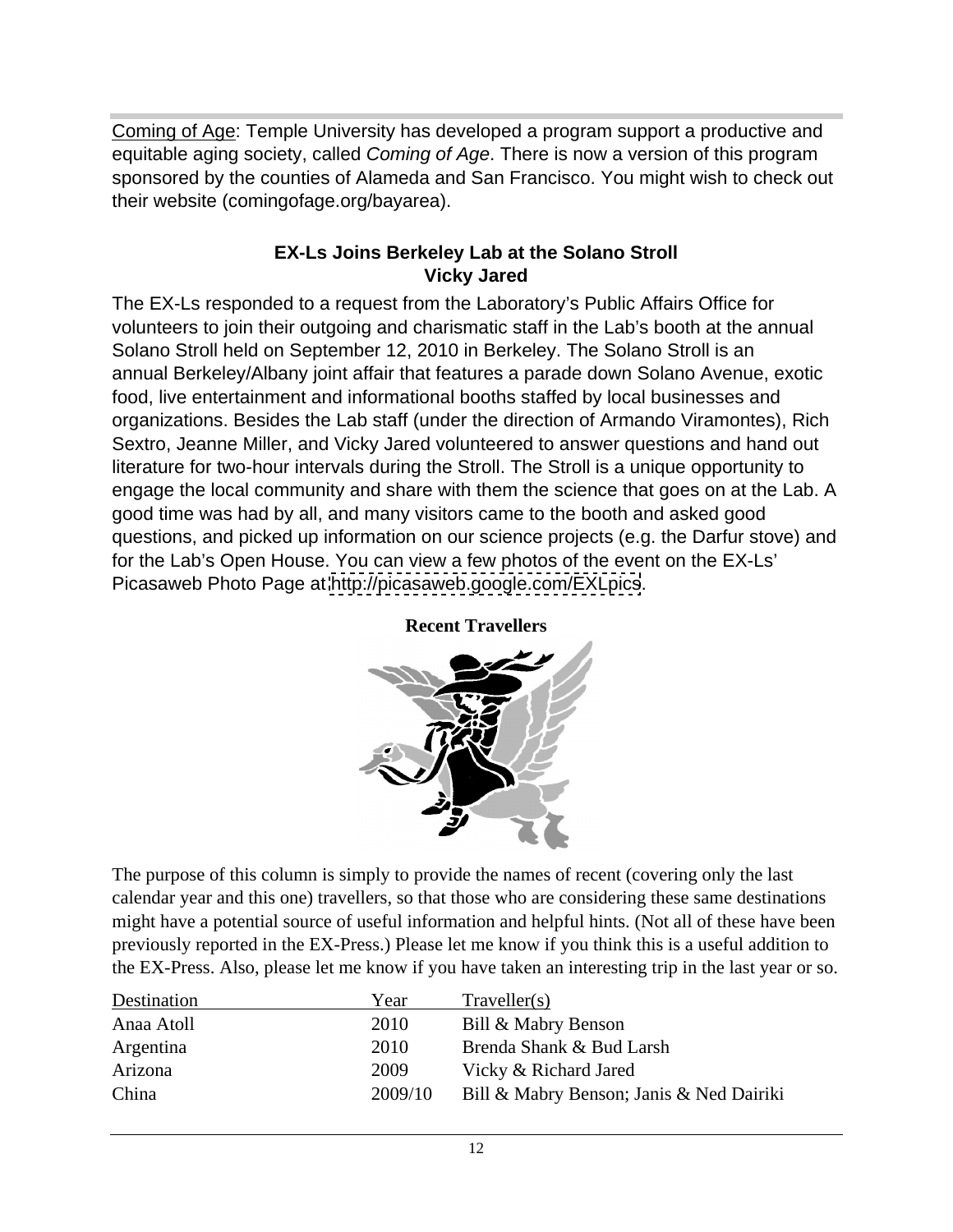| Colorado                            | 2009    | Edward & Mildred Bennett; John & Ann Kadyk |
|-------------------------------------|---------|--------------------------------------------|
| Egypt & Jordan                      | 2009    | <b>James Bettencourt</b>                   |
| England (London, Bath, & York) 2010 |         | Suzanne Stroh & Karl Olson                 |
| Geneva                              | 2010    | Janis & Ned Dairiki                        |
| Great Britain & Ireland             | 2009    | Dave & Sally Stevens                       |
| Maryland                            | 2010    | Dave & Sally Stevens                       |
| Maui                                | 2009    | Brenda Shank & Bud Larsh                   |
| New Hampshire                       | 2009    | Igor Blake                                 |
| Oregon                              | 2009/10 | Dave & Sally Stevens                       |
| Patagonia                           | 2009    | Bill & Mabry Benson                        |
| Philadelphia and environs           | 2009/10 | Dave & Sally Stevens; Brenda Shank & Bud   |
|                                     |         | Larsh                                      |
| Portugal                            | 2009    | Bud Larsh & Brenda Shank                   |
| Portugal (Lisbon)                   | 2010    | Janis & Ned Dairiki                        |
| Russia (Volga)                      | 2009    | <b>Igor Blake</b>                          |
| Scotland                            | 2009    | <b>Igor Blake</b>                          |
| South Africa                        | 2009    | Tom & Ione Elioff                          |
| South Dakota                        | 2009    | Jose Alonso                                |
| Spain (Andalucia)                   | 2010    | Janis & Ned Dairiki                        |
| Tunisia                             | 2009    | <b>Andy Sessler</b>                        |
| Uganda                              | 2009    | Don & Becky Grether                        |
| US at large (19 states)             | 2009    | Winnie & Tracy Baker                       |
| Utah                                | 2009    | John & Ann Kadyk                           |
| Virginia                            | 2009    | Sig & Cindy Rogers                         |

#### **CUCRA/CUCEA/AROHE**

All three of these organizations met shortly the newsletter went to press, and so reports will have to wait for the next issue. (For acronym collectors, the three above refer to the Council of UC Retiree Associations, the Council of UC Emeriti Associations, and the Association of Retirement Organizations in Higher Education.)

#### **Gleanings from the Web – i A pun a day keeps boredom away**

1. The fattest knight at King Arthur's round table was Sir Cumference. He acquired his size from too much pi.

2. I thought I saw an eye doctor on an Alaskan island, but it turned out to be an optical Aleutian. 3. She was only a whiskey maker, but he loved her still.

4. A rubber band pistol was confiscated from algebra class, because it was a weapon of math disruption.

- 5. No matter how far you push the envelope, it'll still be stationery.
- 6. A dog gave birth to puppies near the road and was cited for littering.
- 7. A grenade thrown into a kitchen in France would result in Linoleum Blownapart.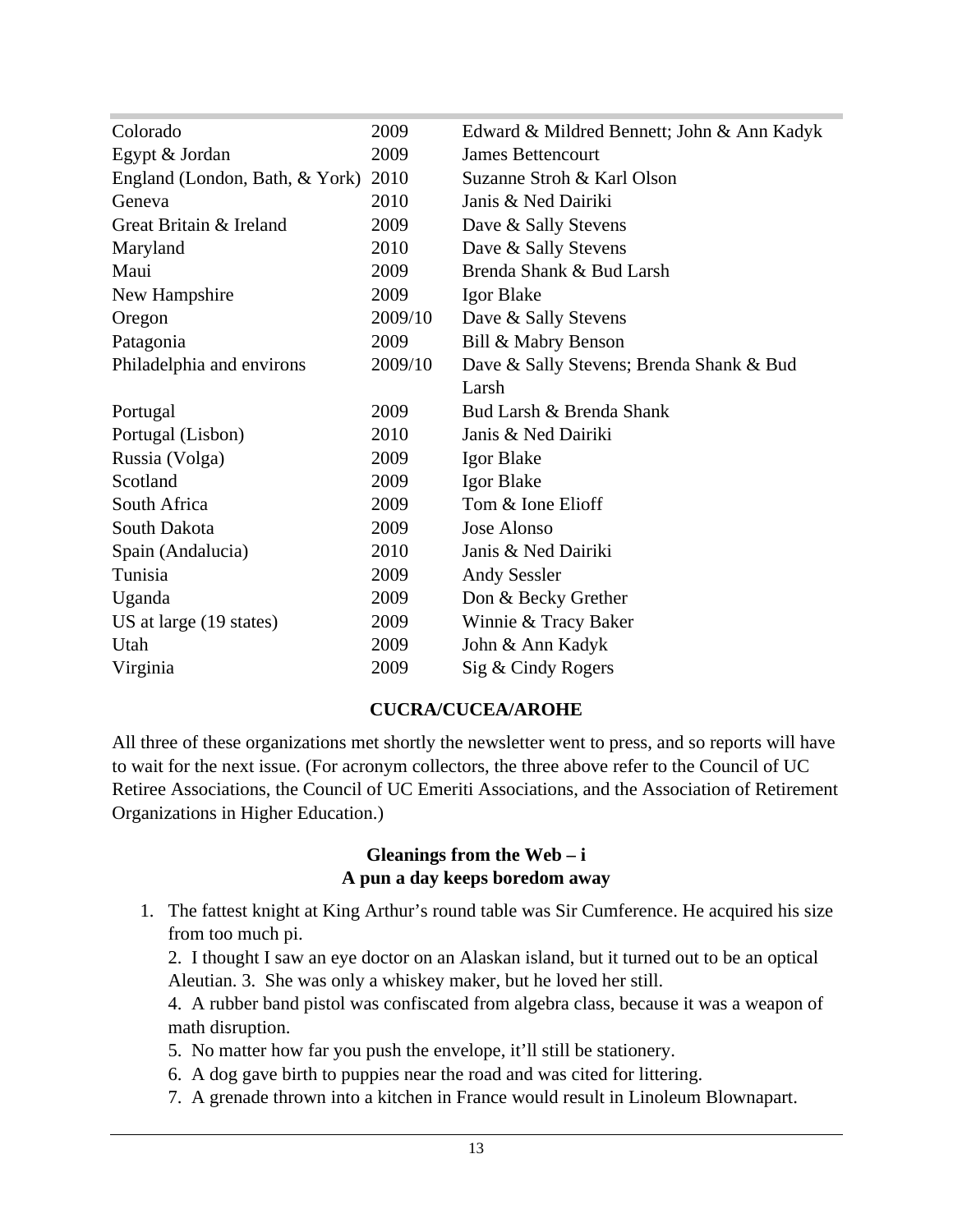8. Two silk worms had a race. They ended up in a tie.

9. A hole has been found in the nudist camp wall. The police are looking into it.

10. A negligent woman is one who absent-mindedly answers the door in her nightgown.

11. Atheism is a non-prophet organization.

- 12. One hat to another on the same rack: "You stay here; I'll go on a head."
- 13. I wondered why the baseball kept getting bigger. Then it hit me.
- 14. A sign on the lawn at a drug rehab center said *Keep off the Grass*.
- 15. The midget fortune-teller who escaped from prison was a small medium at large.
- 16. The soldier who survived mustard gas and pepper spray is now a seasoned veteran.
- 17. A backward poet writes inverse.
- 18. In a democracy it's your vote that counts. In feudalism it's your count that votes.
- 19. When cannibals ate a missionary, they got a taste of religion.

20. If you jumped off the bridge in Paris, you'd be in Seine .

21. A vulture boards an airplane, carrying two dead raccoons. The stewardess looks at him and says, "I'm sorry, sir, only one carrion allowed per passenger."

22. Two fish swim into a concrete wall. One turns to the other and says "Dam!"

23. Two Eskimos sitting in a kayak were chilly, so they lit a fire in the craft.

Unsurprisingly it sank, proving once again that you can't have your kayak and heat it too. 24. Two hydrogen atoms meet. One says, "I've lost my electron." The other says "Are you sure?" The first replies, "Yes, I'm positive."

25. Did you hear about the Buddhist who refused Novocain during a root canal? His goal: transcend dental medication. Besides, he'd been to that dentist several times and knew the drill.

- 26. Have you tried *Gargoyle*, the olive-flavored mouthwash?
- 27. Sarchasm: The gulf between the provider of sarcastic wit and his audience. (A similar
- gulf exists between the punster and *his* audience, but it has yet to be named.)
- 28. George lost the whole left side of his face, but it's all right now.

29. Before that he was known as the cross-eyed teacher who couldn't control his pupils.

- 30. What's the definition of a will? (It's a dead giveaway.)
- 31. I couldn't buy my origami paper today because the store folded.

### **Gleanings from the Web – ii A conversation with God**

A man spoke to the Lord, and said "Lord, I heard that a second to you is eternity to us. Is that true?" and the Lord, said "Yes, that's true". "Okay", says the guy, "well, does that mean that a penny to you is like a billion dollars to me?" And the Lord says, "Yes, that's true, too." So the guy says "That's interesting. Can I have a penny?". The Lord says "Certainly. Just hang on: I'll be back in a second ."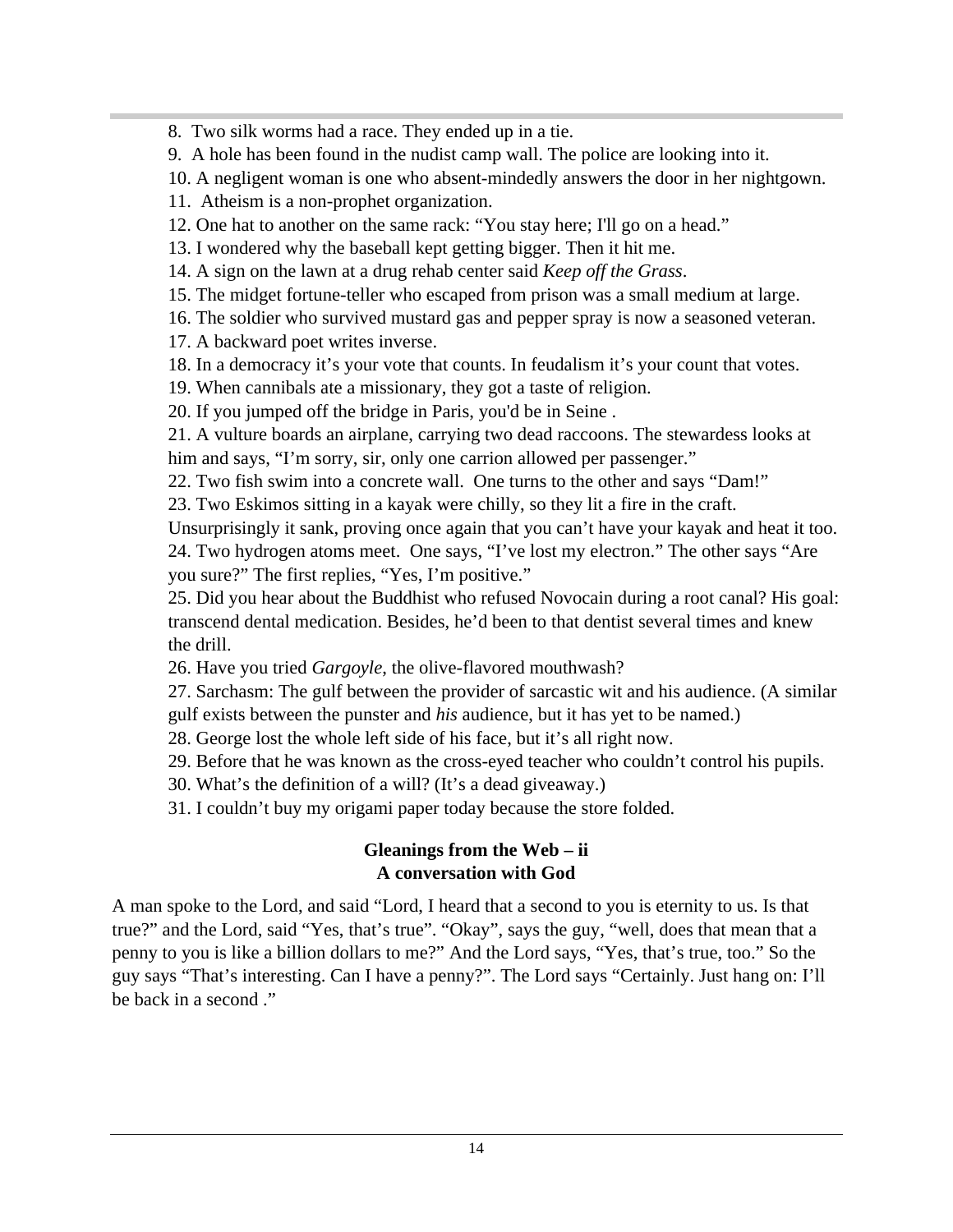| SEE YOU AT THE November 18 LUNCHEON                                       |                                                                       |  |
|---------------------------------------------------------------------------|-----------------------------------------------------------------------|--|
| <b>Vicky Jared</b><br>$\overline{\phantom{a}}$ To:<br>4849 John Muir Road |                                                                       |  |
| Martinez, CA 94553<br>Be sure to make reservations by November 15         |                                                                       |  |
| From:                                                                     |                                                                       |  |
| I I plan to attend the Ex-Ls luncheon<br>>> \$25pp <<                     | <b>PREPAID</b>                                                        |  |
| I will bring guest(s). Name(s) of guest(s):                               |                                                                       |  |
| __would like to carpool / __am willing to drive                           |                                                                       |  |
| _Please seat me close to the speaker and screen                           |                                                                       |  |
| Menu: Buffet                                                              |                                                                       |  |
| <b>I</b> Please make check payable to EX-Ls                               | <b>Total Enclosed:</b>                                                |  |
|                                                                           | <u> DINININININININININININININININ</u><br><b>Welcome New Members</b> |  |

| <b>James A. Baker</b> | <b>Bob Birge</b>                  |
|-----------------------|-----------------------------------|
| <b>Nina Hazleton</b>  | Leo Skvarla                       |
|                       | Wynonna Witharm Harold Wollenberg |

|                        | n Memoriam        | Manjeshwar Bhat         | <b>John Cahoon</b>      |  |
|------------------------|-------------------|-------------------------|-------------------------|--|
| <b>James A. Baker</b>  | <b>Bob Birge</b>  | <b>Cornelius Gaffey</b> | <b>Robert Gribben</b>   |  |
| <b>Nina Hazleton</b>   | Leo Skvarla       | <b>Mark Horovitz</b>    | <b>Arlon Hunt</b>       |  |
| <b>Wynonna Witharm</b> | Harold Wollenberg | <b>Kevin Knauss</b>     | <b>Rosemary Lowden</b>  |  |
|                        |                   | <b>Ron Madaras</b>      | <b>Richard McDonald</b> |  |
|                        |                   |                         | <b>Sandy Merola</b>     |  |

**Directory:** We are unfortunately unable to publish the directory this month, except electronically. Anyone who wishes a copy, please contact me via e-mail, and let me know whether you prefer Word (.doc) or PDF format. The paper copy will be published in January.

**Membership Renewal:** Here is a heads-up to expect your membership renewal letter in January. The renewal fee for 2011 is \$15, with an option to purchase a life-membership at \$150. Reminder to new members: Your dues-free membership period extended through the *calendar* year in which you joined, so you will be billed in January along with the rest of us who are not life members.